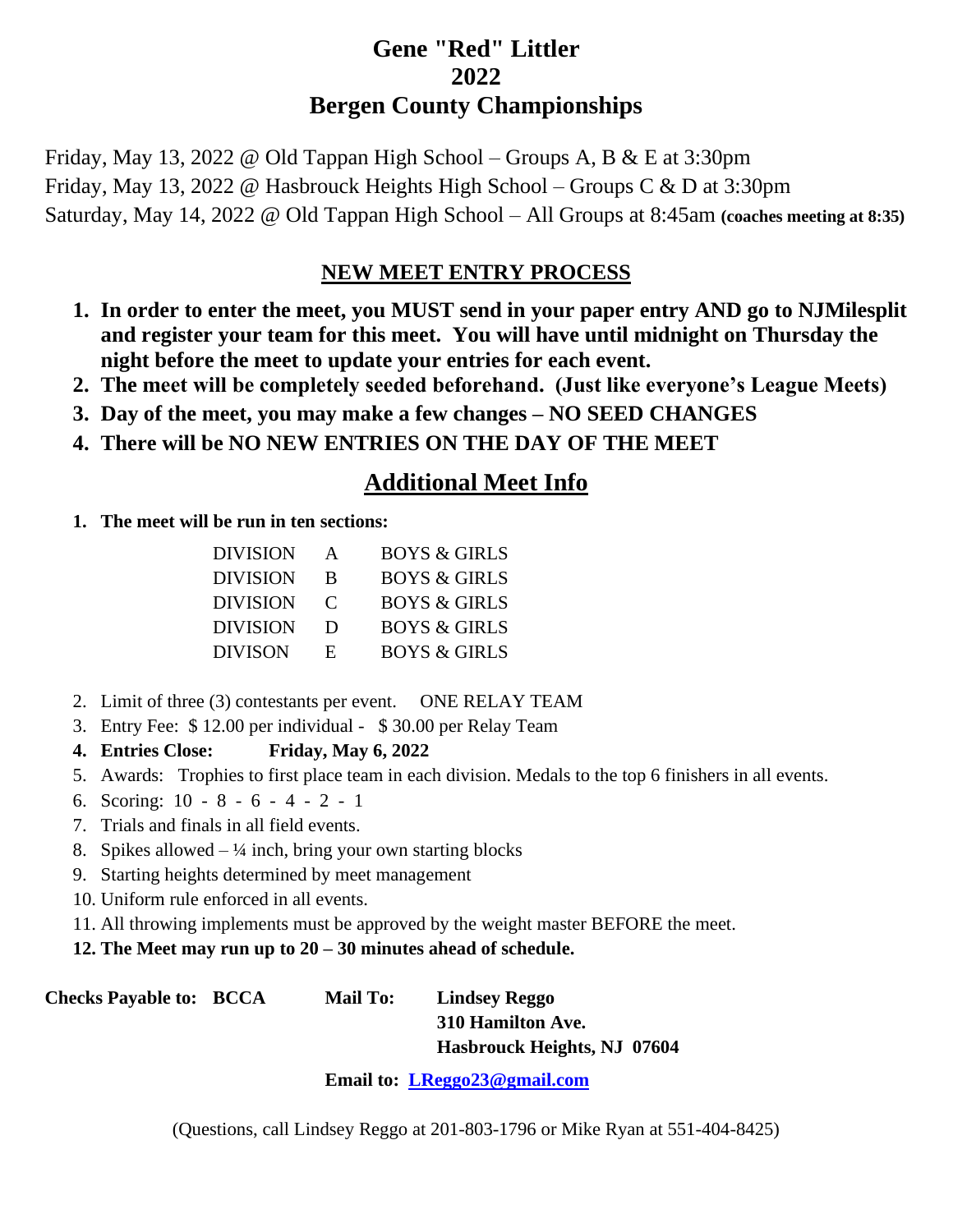# **Gene "Red" Littler Bergen County Meet Friday, May 13, 2022**

## **A, B & E Divisions @ Old Tappan High School C & D @ Hasbrouck Heights H. S.**

|             | <b>FIELD EVENTS:</b>  | 3:30pm             | All throwing implements must be approved before the meet |                |
|-------------|-----------------------|--------------------|----------------------------------------------------------|----------------|
| <b>Boys</b> |                       | Javelin Final      | $A - B - E$                                              | $D - C$        |
| <b>Boys</b> |                       | Discus Final       | $B - E - A$                                              |                |
| Girls       |                       | <b>Shot Final</b>  | $E - A - B$                                              | $C - D$        |
| <b>Boys</b> |                       | Long Jump          | $A - B - E$                                              | $C - D$        |
| Girls       |                       | Long Jump          | $E - A - B$                                              | $D - C$        |
| <b>Boys</b> |                       | Pole Vault Final   | A, B&E together                                          | $C&D$ together |
| Girls       |                       | High Jump Final    | $E - B - A$                                              | $D - C$        |
|             | <b>RUNNNG EVENTS:</b> | 3:30 <sub>pm</sub> |                                                          |                |
| 3:30        | <b>Boys</b>           | 400m IH            | $A - B - E$                                              | $C - D$        |
| 3:45        | Girls                 | 400m IH            | $A - B - E$                                              | $C - D$        |
| 4:00        | <b>Boys</b>           | 100m Trials        | $A - B - E$                                              | $C - D$        |
| 4:10        | Girls                 | 100m Trials        | $A - B - E$                                              | $C - D$        |
| 4:20        | <b>Boys</b>           | 1600m              | A                                                        | $\mathbf C$    |
| 4:35        | Girls                 | 1600m              | A                                                        | $\mathcal{C}$  |
| 4:50        | <b>Boys</b>           | 100m Final         | $A - B - E$                                              | $C - D$        |
| 4:55        | Girls                 | 100m Final         | $A - B - E$                                              | $C - D$        |
| 5:00        | <b>Boys</b>           | 1600m              | $B - E$                                                  | D              |
| 5:15        | Girls                 | 1600m              | $B - E$                                                  | D              |
| 5:30        | <b>Boys</b>           | 400m Finals        | $A - B - E$                                              | $C - D$        |
| 5:45        | Girls                 | 400m Finals        | $A - B - E$                                              | $C - D$        |
| 6:00        | <b>Boys</b>           | 4 X 800m Relay     | A                                                        | $\mathsf{C}$   |
| 6:10        | Girls                 | 4 X 800m Relay     | A                                                        | $\mathcal{C}$  |
| 6:25        | <b>Boys</b>           | 4 X 800m Relay     | B&E(combined?)                                           | D              |
| 6:35        | Girls                 | 4 X 800m Relay     | B&E (combined?)                                          | D              |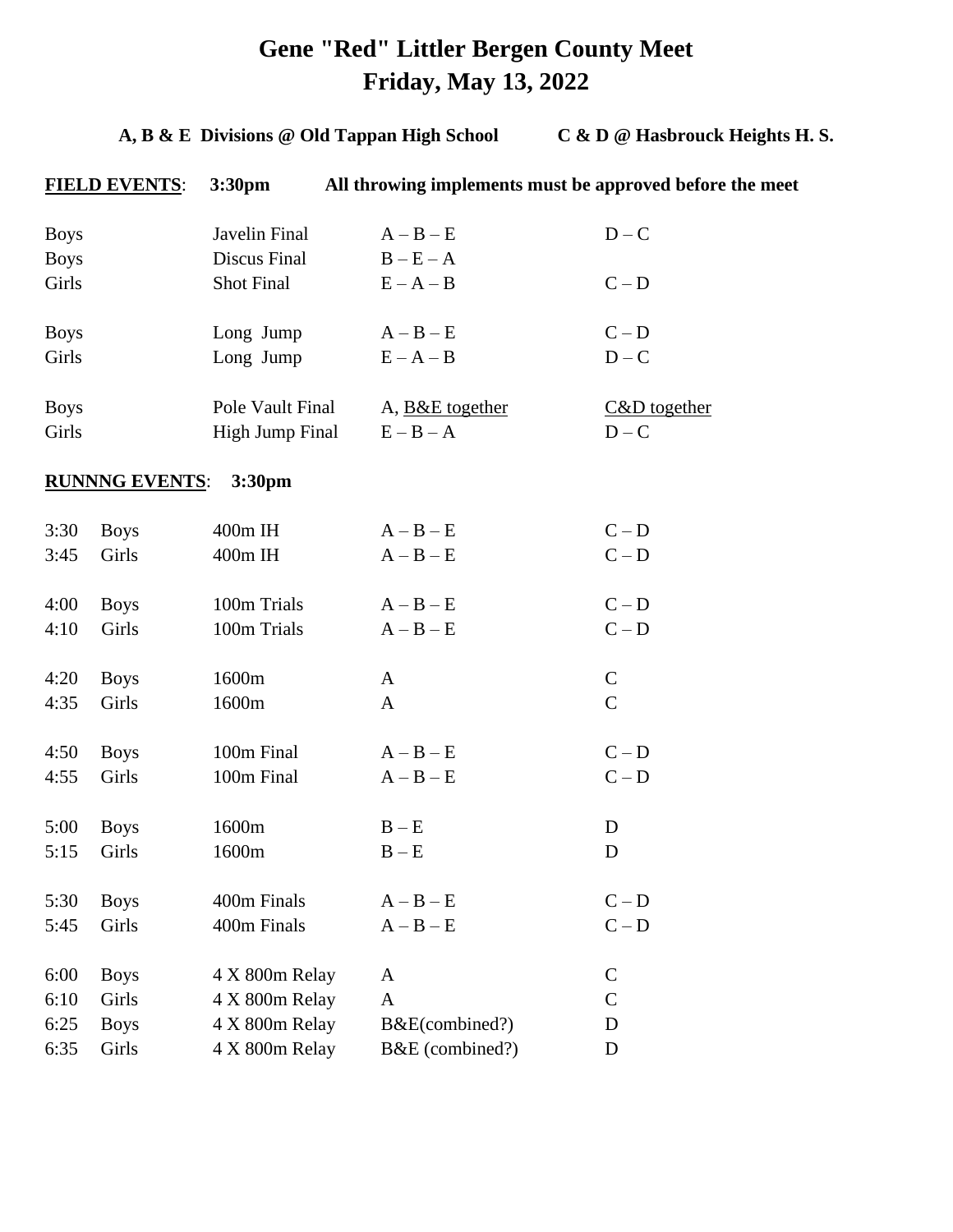## **Gene "Red" Littler Bergen County Meet Saturday, May 14, 2022**

### All Divisions @ Old Tappan High School **Coaches Meeting 8:35 AM**

### **RUNNNG EVENTS**: **8:45am**

| 8:45am             | <b>Boys</b> | 3200m                                          | $A - B / C - D - E$ (combined?) |
|--------------------|-------------|------------------------------------------------|---------------------------------|
| $9:30$ am          | <b>Boys</b> | 110 <sub>m</sub><br><b>High Hurdles Trials</b> | $A - B - C - D - E$             |
| $9:50$ am          | Girls       | <b>High Hurdles Trials</b><br>100m             | $A - B - C - D - E$             |
| $10:10$ am         | Girls       | 3200m                                          | $A - B / C - D - E$ (combined?) |
| $11:00$ am         | Girls       | <b>High Hurdles Finals</b><br>100m             | $A - B - C - D - E$             |
| $11:10$ am         | <b>Boys</b> | <b>High Hurdles Finals</b><br>110m             | $A - B - C - D - E$             |
| 11:20              | <b>Boys</b> | 800 <sub>m</sub>                               | $A - B - C - D - E$             |
| $11:50$ am         | <b>Boys</b> | 4 X 100m Relay                                 | $A - B - C - D - E$             |
| $12:10 \text{ pm}$ | Girls       | 4 X 100m Relay                                 | $A - B - C - D - E$             |
| $12:35 \text{ pm}$ | Girls       | 800m                                           | $A - B - C - D - E$             |
| $1:05$ pm          | <b>Boys</b> | 200m Finals                                    | $A - B - C - D - E$             |
| $1:30 \text{ pm}$  | Girls       | 200m Finals                                    | $A - B - C - D - E$             |
| $1:55$ pm          | <b>Boys</b> | 4 X 400 M Relay                                | $A - B - C - D - E$             |
| $2:20 \text{ pm}$  | Girls       | 4 X 400 M Relay                                | $A - B - C - D - E$             |

### **FIELD EVENTS: 8:45am All throwing implements must be approved before the meet**

| Girls       | Pole Vault  | A&B together then C, $D&E$ together |
|-------------|-------------|-------------------------------------|
| <b>Boys</b> | High Jump   | $B - D & E$ together $- A - C$      |
| Girls       | Discus      | $B - C - D - A$                     |
| <b>Boys</b> | Discus      | $C - D$ then Girls E                |
| Girls       | Javelin     | $E - D - A - B - C$                 |
| <b>Boys</b> | <b>Shot</b> | $A - E - C - D - B$                 |
| Girls       | Triple Jump | $A - B - C - D - E$                 |
| <b>Boys</b> | Triple Jump | $E - C - D - B - A$                 |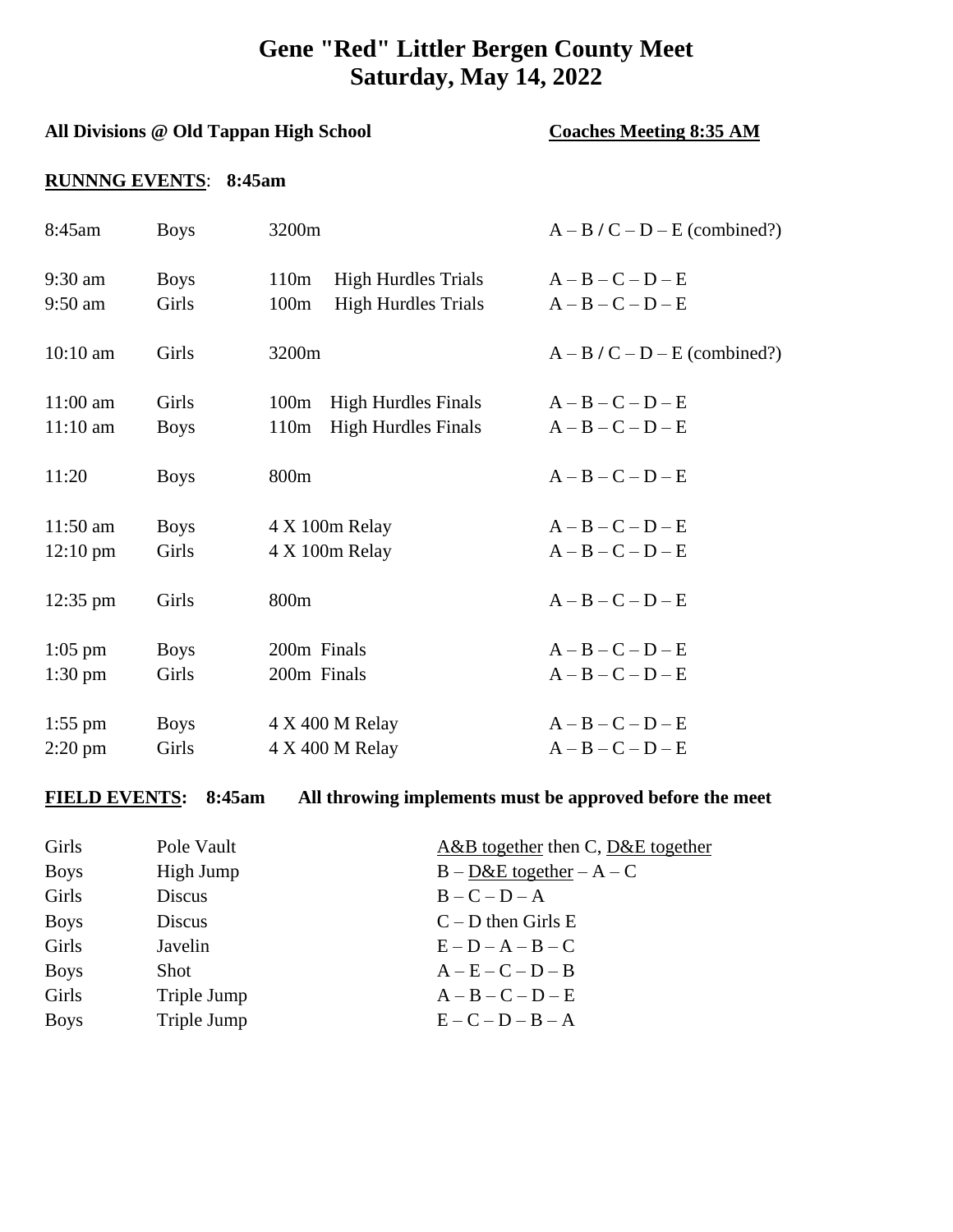# **BERGEN COUNTY TRACK GROUP MEET QUARTILE 2022**

## **Division A (11) Division B (12)**

| Bergen Tech   | 1,681 | Garfield              | 860 |
|---------------|-------|-----------------------|-----|
| Hackensack    | 1,338 | Ft. Lee               | 859 |
| Ridgewood     | 1,340 | Old Tappan            | 794 |
| Fair Lawn     | 1,159 | <b>Pascack Valley</b> | 779 |
| No. Highlands | 1,000 | Dwight Morrow         | 762 |
| Ramapo        | 959   | <b>River Dell</b>     | 751 |
| Bergenfield   | 921   | Demarest              | 721 |
| Tenafly       | 919   | Ridgefield Pk.        | 688 |
| Teaneck       | 905   | Mahwah                | 664 |
| Cliffside Pk. | 895   | <b>Indian Hills</b>   | 658 |
| Paramus       | 872   | Lodi                  | 640 |
|               |       |                       |     |

| Garfield              | 860 |
|-----------------------|-----|
| Ft. Lee               | 859 |
| Old Tappan            | 794 |
| <b>Pascack Valley</b> | 779 |
| Dwight Morrow         | 762 |
| <b>River Dell</b>     | 751 |
| Demarest              | 721 |
| Ridgefield Pk.        | 688 |
| Mahwah                | 664 |
| Indian Hills          | 658 |
| Lodi                  | 640 |
| Leonia                | 634 |
|                       |     |

## **Division C (12) Division D (12) Division E (10) Division E (10)**

| Ramsey          | 632 | Palisades Pk.       | 385 | Don Bosco          |
|-----------------|-----|---------------------|-----|--------------------|
| Pascack Hills   | 628 | <b>Cresskill</b>    | 374 | Bergen Catholic    |
| Westwood        | 608 | Ridgefield          | 368 | St. Joes           |
| Dumont          | 579 | Saddle Brook        | 362 | Paramus Catholic   |
| Lyndhurst       | 571 | Waldwick            | 348 | St. Mary's         |
| Elmwood Park    | 567 | Wallington          | 284 | <b>IHA</b>         |
| Rutherford      | 549 | Wood-Ridge          | 284 | <b>Holy Angels</b> |
| Glen Rock       | 510 | <b>Bogota</b>       | 278 | Dwight-Englewood   |
| New Milford     | 450 | Bergen Charter      | 274 | <b>ICHS</b>        |
| <b>Becton</b>   | 444 | Park Ridge          | 265 | Saddle River Day   |
| Hasbrouck Hts.  | 416 | Emerson             | 232 |                    |
| North Arlington | 396 | <b>Midland Park</b> | 160 |                    |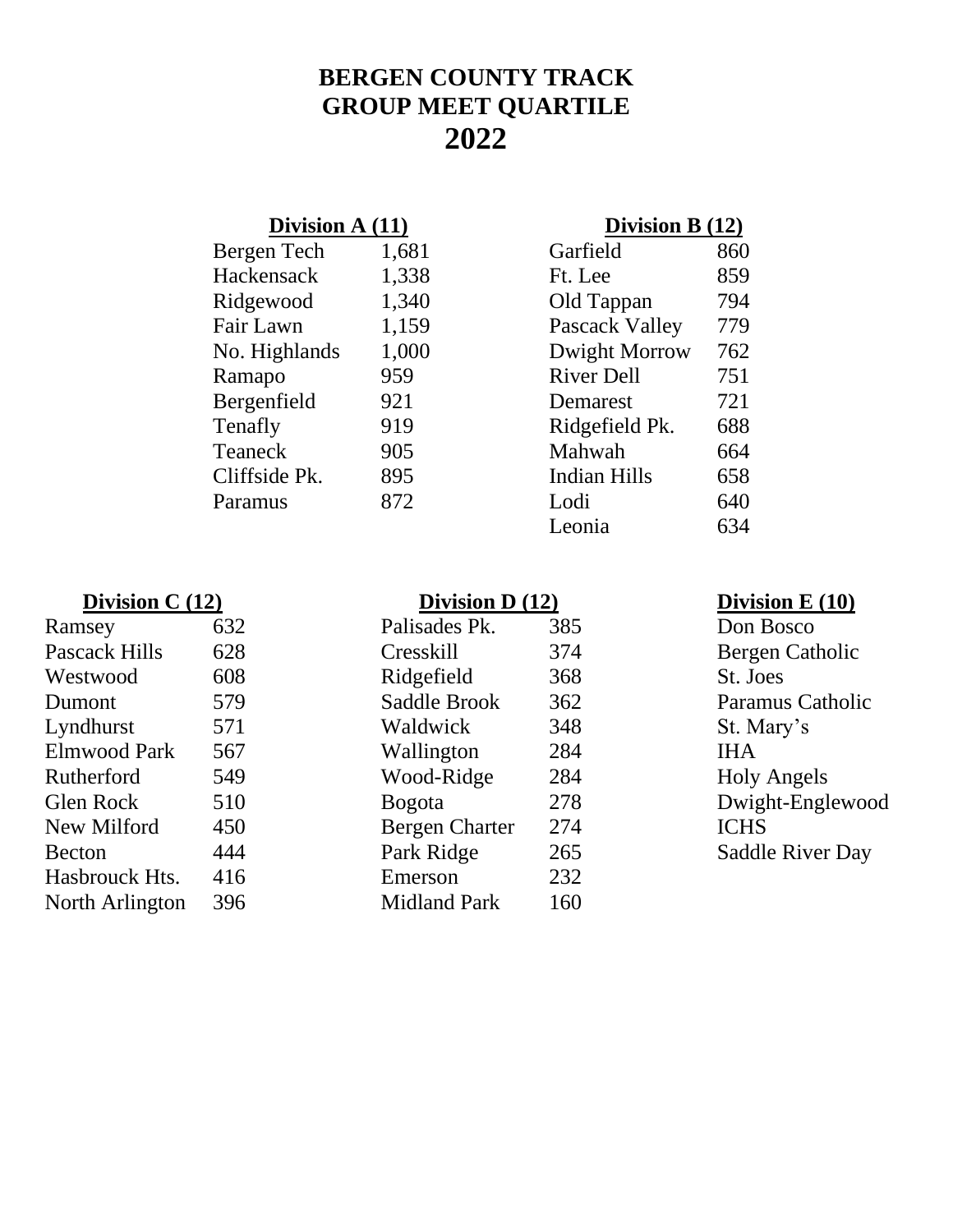# **Gene "Red" Littler Bergen County Championships**

### **ENTRY FORM**

J.

|                                          | BOYS COACH                                                                                                                                                                                      |                                           |                                                                |  |
|------------------------------------------|-------------------------------------------------------------------------------------------------------------------------------------------------------------------------------------------------|-------------------------------------------|----------------------------------------------------------------|--|
|                                          |                                                                                                                                                                                                 |                                           |                                                                |  |
|                                          |                                                                                                                                                                                                 | DIVISION                                  |                                                                |  |
| **MAX 3 Entries Per Event / Per School** |                                                                                                                                                                                                 |                                           | <b>Number of Athletes</b>                                      |  |
|                                          |                                                                                                                                                                                                 | $\text{BOYS}(3)$                          | GIRLS(3)                                                       |  |
|                                          | 110m / 100m High Hurdles<br>400m Intermediate Hurdles<br>100m<br>200m<br>400m<br>800m<br>1600m<br>3200m<br>High Jump<br>Long Jump<br>Triple Jump<br><b>Shot Put</b><br><b>Discus</b><br>Javelin | $\overline{\phantom{a}}$                  |                                                                |  |
| MAX 1 relay per school                   | Pole Vault                                                                                                                                                                                      | $\text{BOYS}(1)$                          | GIRLS(1)                                                       |  |
|                                          | 4 X 100 Relay (400m)<br>4 X 400 Relay (1600m)<br>4 X 800 Relay (3200m)<br><b>Individual Entries</b>                                                                                             | $\mathbf{X}$                              |                                                                |  |
|                                          | <b>Relay Entries</b>                                                                                                                                                                            | $\mathbf{X}$                              | Total Fee = $\frac{1}{\sqrt{1-\frac{1}{2}} \cdot \frac{1}{2}}$ |  |
| <b>Checks Payable to: BCCA</b>           | <b>Mail To:</b>                                                                                                                                                                                 | <b>Lindsey Reggo</b><br>310 Hamilton Ave. |                                                                |  |

**Email to: [LReggo23@gmail.com](mailto:LReggo23@gmail.com)**

**(Questions, call Lindsey Reggo at 201-803-1796 or Mike Ryan at 551-404-8425)**

**Hasbrouck Heights, NJ 07604**